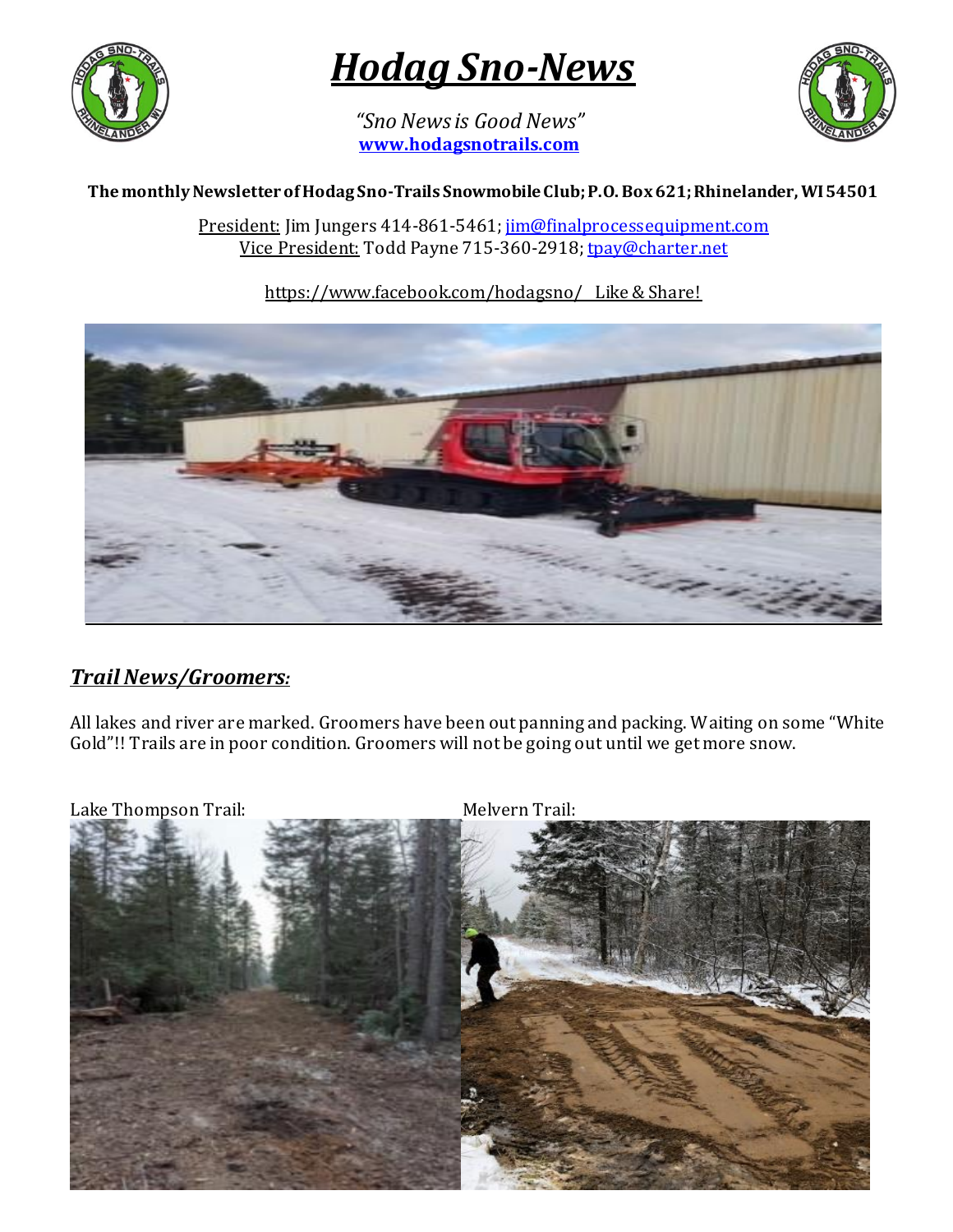It has been a very difficult decision on whether to open trails or not.

Original decision to open was based on many factors

- o Minimize complaints from landowners from snowmobilers going around gates, fences in closed condition
- o Being ready for snow. Eliminate 48hr delay when snow does come for opening

Changed decision after further discussion

- o Snow level was lower than first thought
- o Forecast was not favorable
- o A few clubs received complaints from landowners about opening

Paul Fiene, Director pfiene@co.oneida.wi.us



(715) 369-6140 Voice (715) 369-6318 Fax

#### **& RECREATION PO BOX 400** RHINELANDER, WISCONSIN 54501

**FORESTRY, LAND** 

#### **Public Service Announcement**

| DATE:        | January 8, 2021                               |
|--------------|-----------------------------------------------|
| TO:          | News Media (And Other Interested Persons)     |
| <b>FROM:</b> | <b>Oneida County Forestry Department</b>      |
| RE:          | Oneida County Snowmobile Trails WILL NOT OPEN |

Upon further consideration and evaluation of trail conditions, the Oneida County Snowmobile Council has made the decision to keep the Oneida County Funded Snowmobile Trail System closed until further notice. The Oneida County snowmobile trails will not be opening at this time.

The Oneida County Snowmobile Council apologizes for any inconvenience this may have caused, but believes this is the right decision.

The Oneida County snowmobile trail opening will be determined and announced at a later date.

**Contact Information:** 

Oneida County Snowmobile Council President, Jim Wendt 715-891-1610 Oneida County Forestry Department, 715-369-6140